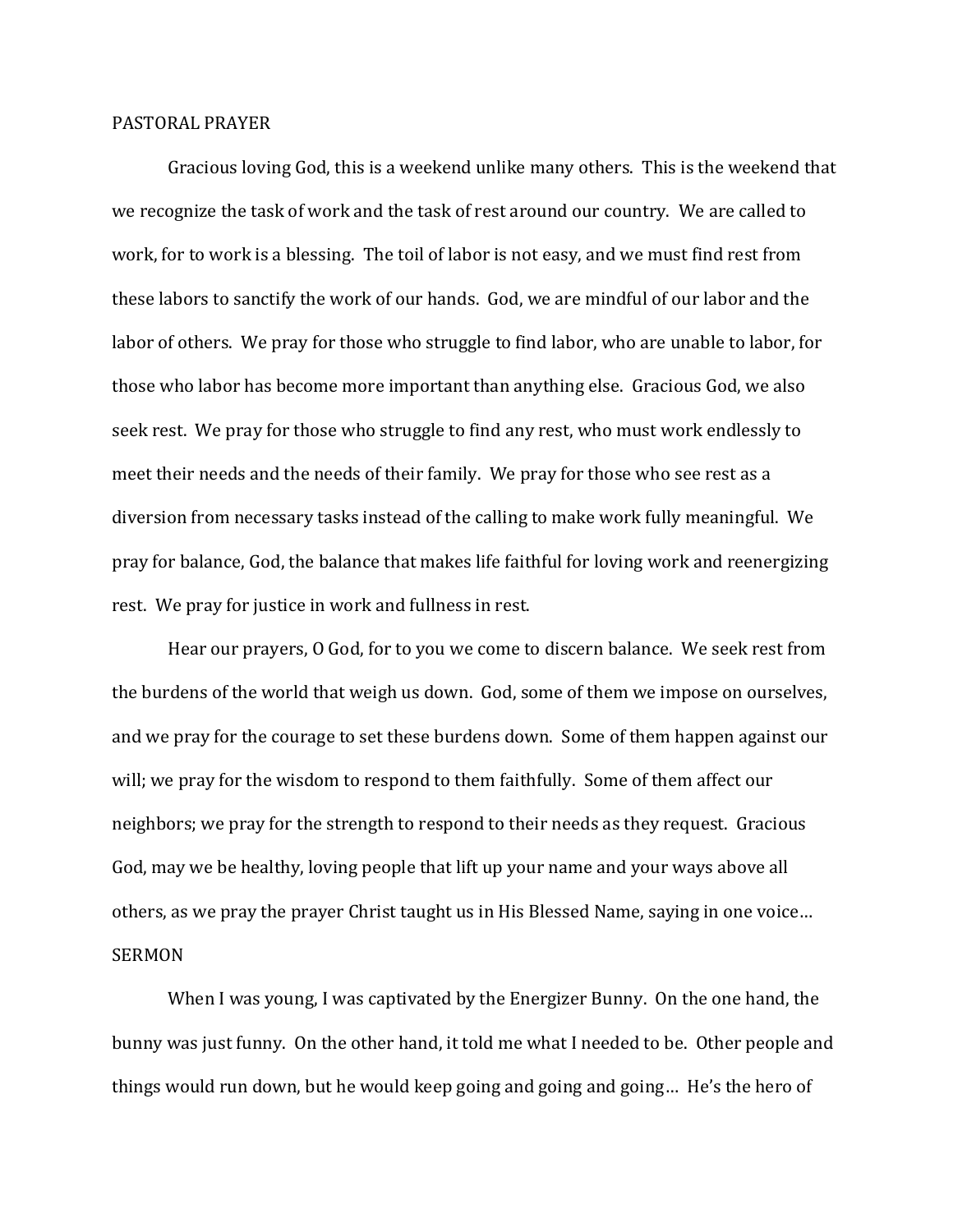that commercial and, well, life. That's kind of the hero we all want to be. We want to keep going and going and going in anything we do while all of our competitors just break down. Let's face it, more productivity is what we need in the world today with so much to do, so much more places to go. We can all sleep when we're dead, right? So, let's keep truckin' along, keep going and going and going, trying to be more and more productive because if we're like the Energizer Bunny, we'll be more happy, fulfilled, and successful, right?

Let's be more realistic: to be the Energizer Bunny today will get you in the hospital. There's an unspoken rule that the one who works the most, who gets the most done, gets the most prestige and meaning in their lives. Everything is right in the world when you get everything done. In reality, it's a total myth. Productivity is a good thing, but there is an important balance. With the way our world works today, the mentality of the Energizer Bunny, if we make it our own, is nothing less than idolatrous. We make productivity god. The idea of productivity seems as if it were the most important thing, so quantity outweighs quality and the rest of life. But there is space for both; there is space to work well and to rest well. The necessary component is a time, a day where work needs to be left behind to reorient toward faithfulness. It's a word we've heard a lot, but, unfortunately, we don't use it much in the church. It's time to reclaim that word for a new age that needs it.

In the secular world, this is Labor Day Weekend. It is an opportunity to get a breather, to calm from the pressures of the working world. But our working world has gone wayward, and one day in the year is no reprieve. In the Christian world, this time is a reminder of the calling of work and how we must have balance between work and rest. This is something that should happen every week. It is called "Sabbath." Typically, Sabbath has been used as another word for "Sunday," but that's not the most faithful usage. It may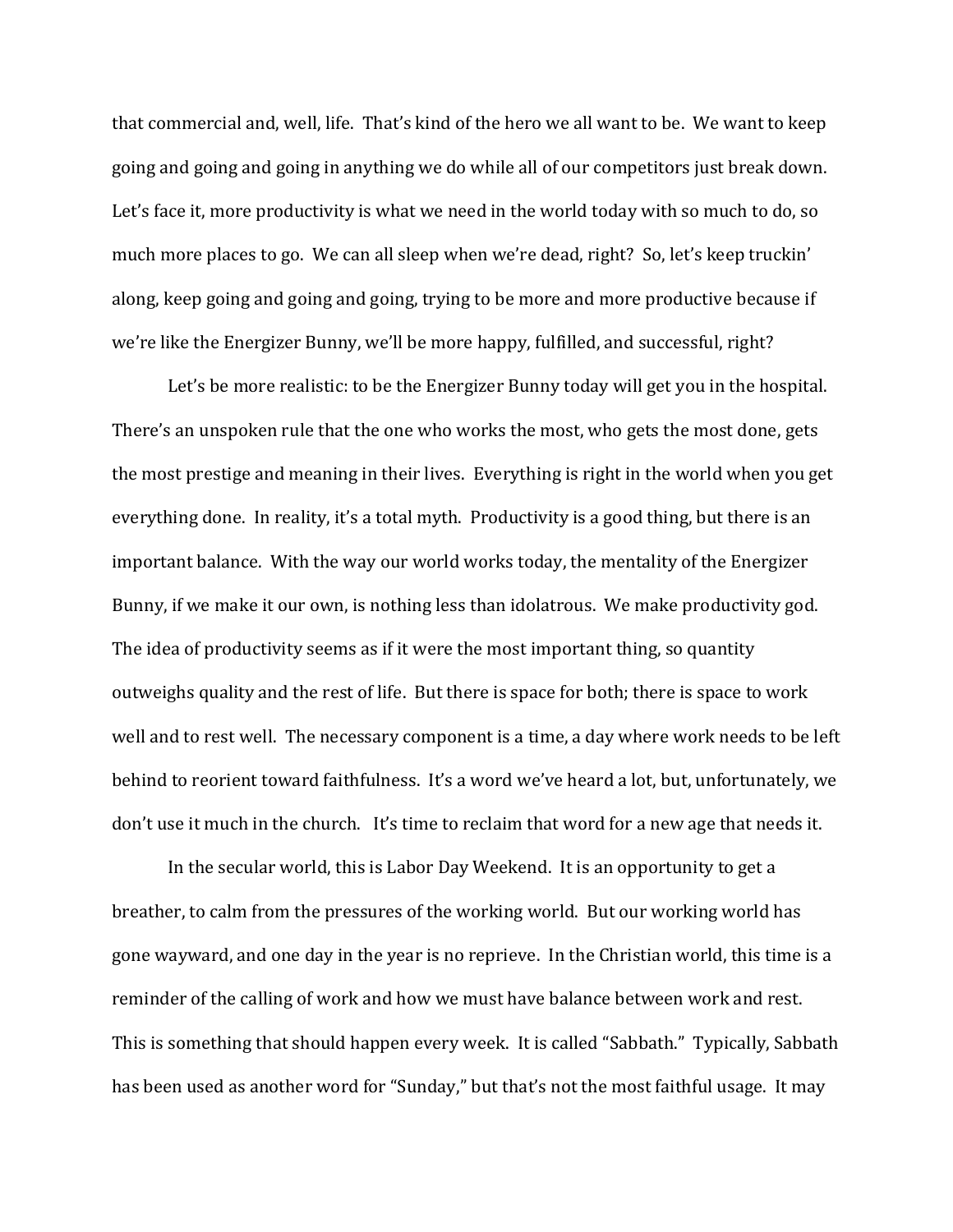be one set day of the week, but whichever day we celebrate Sabbath, it is something we must do with intention and care. Let us remember Sabbath through what it is, what the scriptures say about it, and through how we might live its principles consistently.

The Energizer Bunny only works when we talk about batteries. We as human beings were created by God for the natural need to refuel. Think about it. We were created for times of being on, for doing, and being off, for resting. It takes place in the most subtle of ways. You need about three square meals a day. It's best to get at least eight hours of sleep a night. These are ways to refuel, but they can be abused. If you eat all day, you will be very unhealthy. If you sleep all day, you miss life. If you spend too much time doing one task at once, you lose focus. We were not created to be little Energizer Bunnies who keep going and going and going and going... We have limits, and it's a hard thing to say and to hear. We have a definite period of when we can work, when we can do, when we can be productive and when we just have to stop for our well-being. That is Sabbath. Sabbath is a way of recognizing limits and honoring them as a part of our God-given existence.

The origins of Sabbath are from the foundations of the world. The Genesis story tells us of God's creation of the world in six grand and spectacular days, from the crafting of the Earth's foundations to the creation of humankind. The week does not end there; the final day is a day of rest, where God saw all was good. This day of rest became known as Sabbath. But that Sabbath was not just for God; it became the peoples' in the Ten Commandments. God modeled a tradition that we carry on. In Jewish tradition, it was a day to observe life in the midst of all the work we are called to do. As Exodus says, God tells the Israelites "you shall keep my Sabbaths, for this is a sign between me and you throughout your generations, given in order that you may know that I, the Lord, sanctify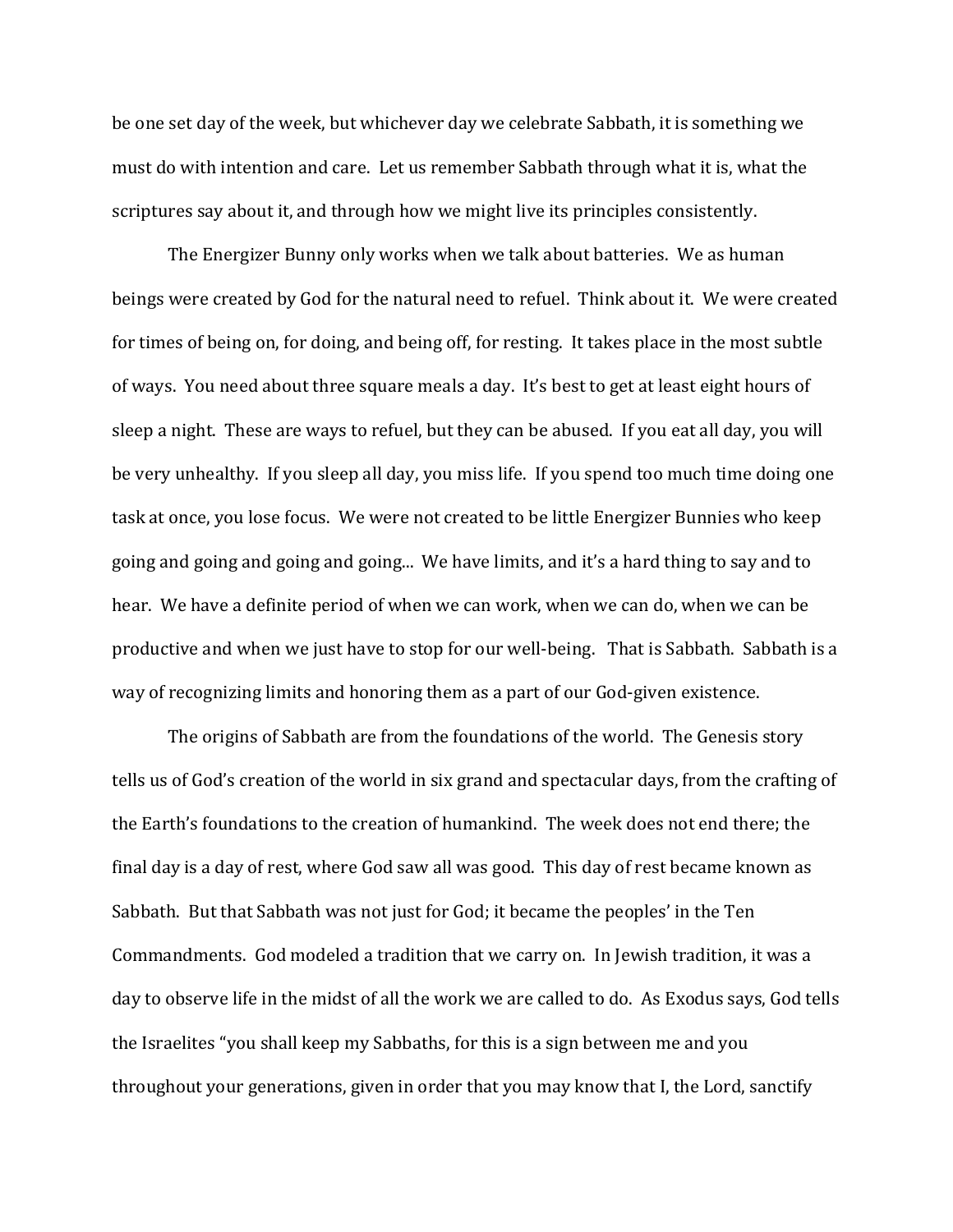you. You shall keep the Sabbath, because it is holy for you…" It is a time to reorient toward the proper balance between work and life. It was a time to stop work and to be, to recognize God and God's work. "It is a sign for ever between me and the people of Israel that in six days the Lord made heaven and earth, and on the seventh day he rested, and was refreshed." And there is a wide interpretation on what it means to stop work. Some Jewish traditions will debate this down to the absolute minute question, such as if turning on a light switch violates the law of Sabbath. Then again, the idea of taking away all work for a day has inspired great invention, such as the Crock Pot. If one cannot cook on a day, if you can't work, one has to find a work-around if you want to eat. Necessity inspires invention.

The traditional Sabbath is on the seventh day of the week, Saturday, beginning at Sundown on Friday. That is why our Jewish friends' holy day is recognized on Saturday. But we don't observe the traditional Jewish Sabbath. To some, that means that Sabbath is a dead law. To some, that means Sunday is the Sabbath. After all, we come to God's house on Sunday to recognize the day of resurrection. As followers of Christ, what is the right way to go about it? Do we maintain this Jewish tradition of no work or is there something more?

There is one commandment that Jesus does not repeat in the Gospels; do you know what it is? Yes, it is the commandment to "honor the Sabbath and keep it holy." That doesn't mean that Sabbath is gone. In our lesson from Matthew, we have another situation where Jesus and the Pharisees don't see eye to eye. One Saturday, the Jewish Sabbath, the disciples are walking along and picked the heads of grain to eat because, well, they are hungry. Strictly interpreting the commandment, this might be considered work; the disciples are violating the commandment. But are the Pharisees really interested in accountability or just pointing out fault? Jesus does not condemn the disciples but Jesus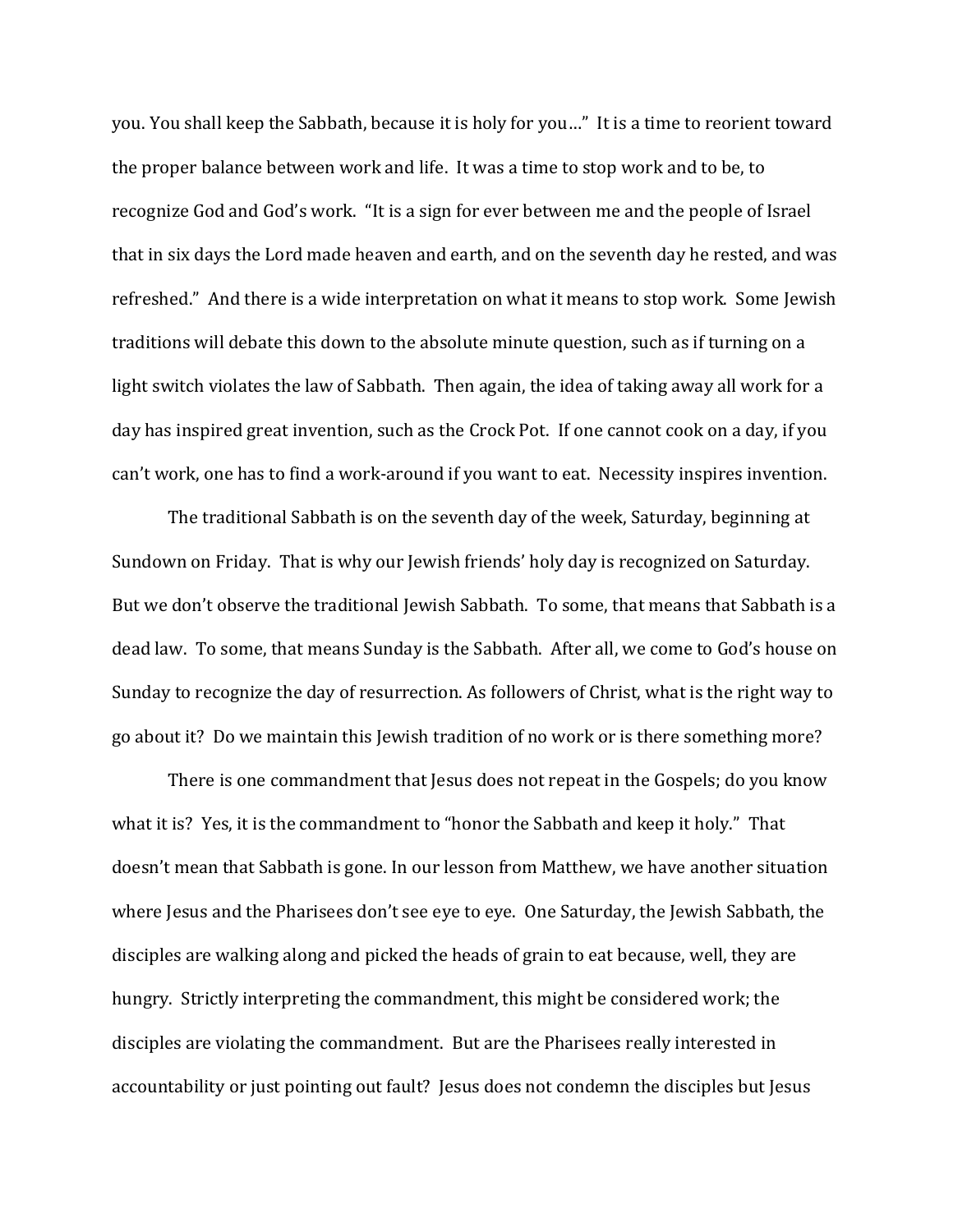uses scripture to back his point. When David was hungry on the Sabbath, he took what was not lawful to eat and ate. I mean, how can you deny someone who is hungry food that is ready and present? Christ says there is something more than just following law. What is the good of following the commandments if there is no mercy alongside?

It's kind of funny that you would try to interpret rules to the one who made them in the first place. Jesus says that he is the "Lord of the Sabbath" and gives it new meaning in his authority. Let's face it, it's no fun to just follow rules for the sake of following rules. That's not what anything in the Bible is for, not to mention the Sabbath. After all, how good is it to be forced to rest? How is that truly rest and rejuvenation? But Sabbath loses its strength when it becomes a rule instead of a graceful principle. We are called to do it and we should want to do it for the good of ourselves and our work.

Let's face it, like anything else in life, Sabbath can either be totally neglected or totally abused. This is a world that lifts up as heroes those who work endlessly, those who literally kill themselves sitting at their desks and churn out paperwork and productivity. It may seem heroic for a while, but when you look at them and their lives, they are broken. They do not attend to their families the way they should. Their health goes downhill. Their attitude is far from loving or joyful. They are broken down, but boy, did they get a lot of work done. In fact, who on their deathbed will ever say, "I regret that I didn't work more." But the balance above all is integral to lend meaning to both. I had a roommate in college who had a great deal of trouble figuring out that balance. While I myself consistently worked to make sure I had adequate time to work and play, I struggled with how he worked his balance. He would usually begin papers after 11 PM and truly burned the midnight oil so he could get them done the next day. As his roommate, I was annoyed at his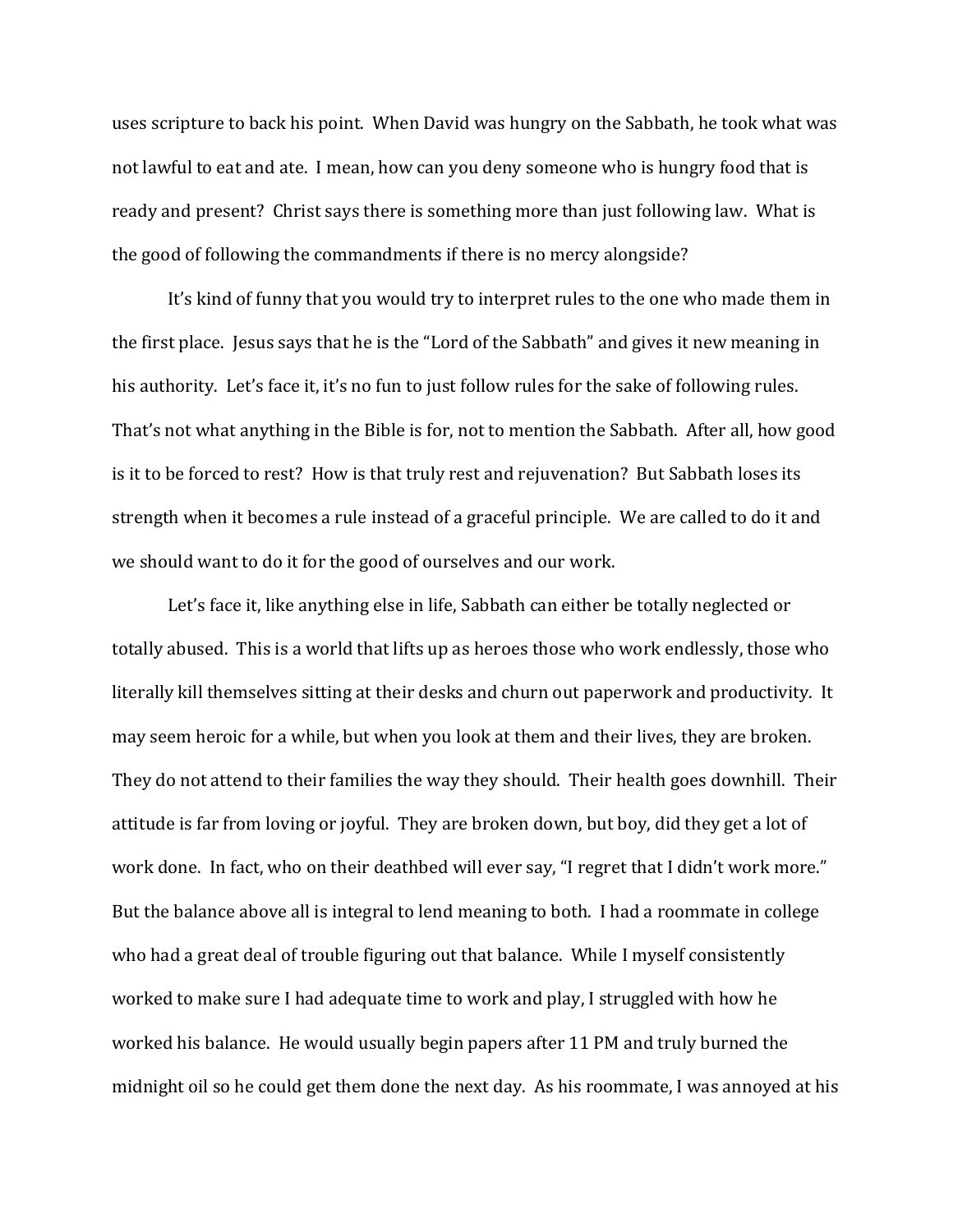time management, but as a friend, I was highly aware of how he was hurting himself with this pattern. He would be absolutely dead tired the next day, unable to concentrate on the work in front of him. He did his work and play, but the balance was totally out of whack.

There's a problem if we are too focused on work that we neglect the importance of life. Work does not make life meaningful, but good life makes work meaningful. That's one side of the coin. But the other side of the coin is the commandment that comes before. "Six days you shall work…" We have to work for a world where all can have this time of rest to be fully whole and faithful. We live in a world where not everyone gets to work and work well. This is an issue of justice. We hear all the time about job creation from every political realm, but there's still too many that go without good work or have to have too many jobs just to make ends meet. This is work, but it's work that has no space for rest, no time for Sabbath because there are mouths to feed and bills to pay. Too much work or too much rest is a problem, and as Christians we must be mindful of this as well.

The importance is there, but how do we do it? Set at least one day aside where you aren't focused on the doing and just be. The question is, how do you recharge and reorient? It might be fishing. It might be just being with family. It might be a hobby; it might be reading or writing or anything else. It might be quality time with friends or finding the time and place to have a good meal, among many other possibilities. We need to drop the idea that it's selfish to take time for ourselves. It is not selfish; it is a time that we pastors call "self-care." But it needs to be away from work, chores, It just needs to be a separation physically and, perhaps more importantly, mentally from the work that we have. No matter whether you are working for a paycheck or retired, this is an important principle